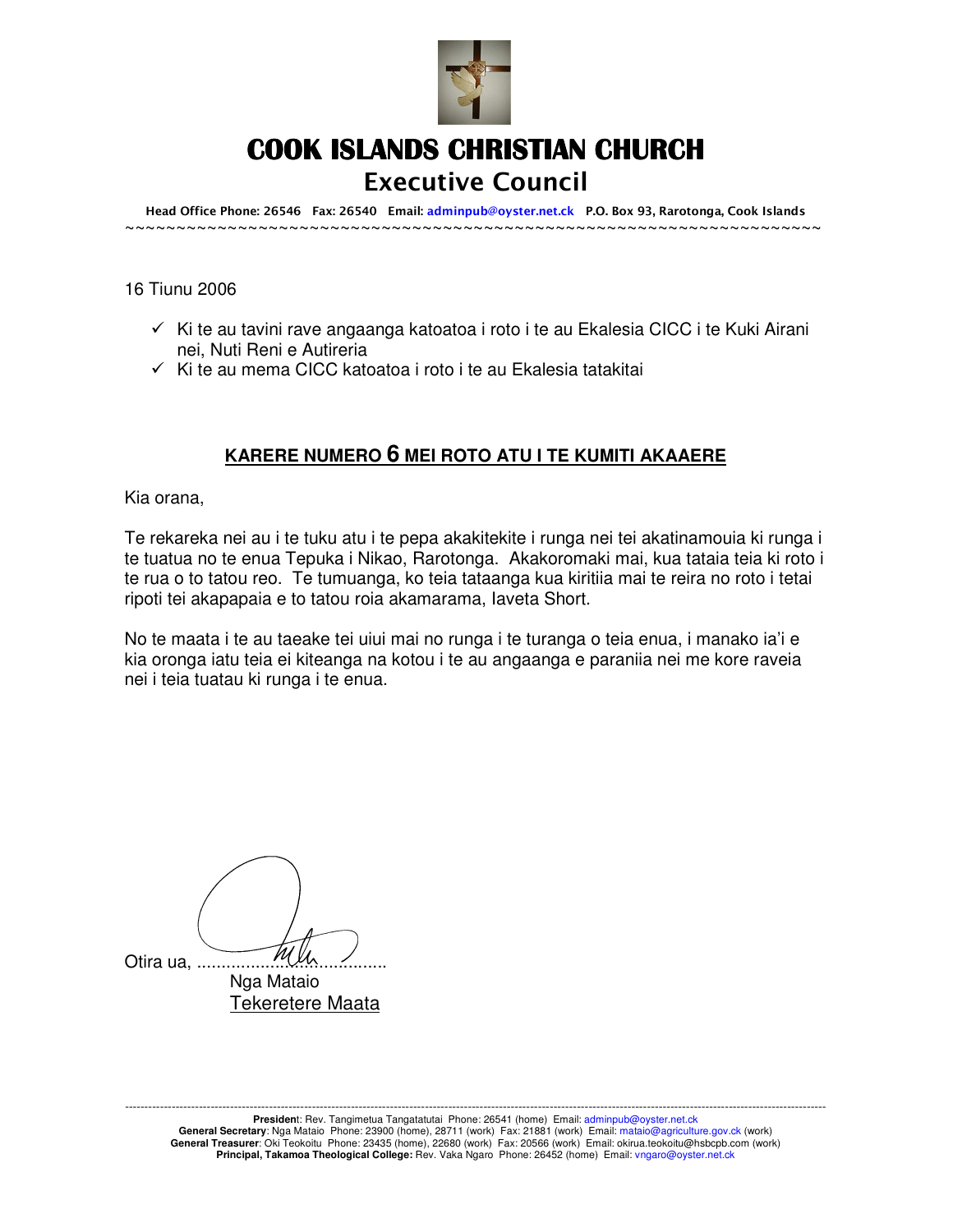# **KARERE NUMERO 6 MEI ROTO ATU I TE KUMITI AKAAERE**

2

(Akapapaia e Nga Mataio, Tekeretere Maata, CICC)

#### **1. Akatomoanga**

"No Iehova te enua, e tona ki katoa ra; te ao nei, e tei noo i reira (Salamo 24.1)."

Kia orana akaou e taku au taeake rave angaanga i roto i te Atu, pera kotou e te au mema i roto i te akarongo. E tau ia tatou kia akameitaki i te mana katoatoa koia tei oronga mai i teia tikaanga manea kia aravei akaou tatou na roto i teia pepa akakitekite no te 6 o te taime.

Me e au nuti ta kotou tei anoano kia tauruia ki roto i teia au tataanga ki mua, tuku mai kiaku me kore ki to tatou opati i Takamoa. Patianga akaouanga ki te katoatoa, kia akatotoa iatu teia au nuti leta ki to kotou au taeake i roto i te akarongo.

#### **2. A Report on Tepuka Land**

(extracted from a report put together by the CICC Legal Adviser, Iaveta Short)

#### **INTRODUCTION**

Te Puka is a valuable resource of the CICC which has an obligation to utilize it wisely in order to acquire finance to fund its programs. Many projects are stalled due to lack of funds including the upgrade of the Takamoa buildings, the construction of a new administration block, funding of mainstream programs like Youth and Uniformed Organisations, Evangelism, Takamoa Theological College for the training of Pastors, overseas branches and other projects. Leasing the lands on a sound commercial basis is one way of acquiring funds for the CICC.

#### **LEGAL POSITION**

1 Te Puka which consisted of 23.67 hectares (approx 59.5 acres) was vested in the London Missionary Corporation by the Native Land Court in 1904. The court recorded that the land was **gifted to be used for the benefit of the Missionaries of the London Missionary Society (LMS**). By virtue of the Cook Islands Christian Church Act 1968-69 the Parliament established the Cook Islands Christian Church **(CICC)** to succeed the LMS and by the same act vested all lands previously held by the London Missionary Corporation in the CICC subject to the same conditions under which the land was originally gifted. Today we can translate that to mean that so long as the land is used for the benefit of the CICC to support its church work then it is in compliance with the original purpose for which it was gifted.

2 In 1956 the LMS leased to the Crown (Government) 29.2.11 acres for a term of 60 years (due to expire in 2016 – i.e. 10 years to run) Subsequently the Crown subleased approximately 20 house site sections **(lots)** to various people and part of the land was used by the Crown for education purposes (Training College buildings, Outer Islands Hostel – now Ministry of Education) and Crown accommodation. About 20 lots remain unleased and unoccupied.

3 Again in 1969 the CICC leased a further 23 acres to the Crown for 60 years from 1969 (hence 24 years to run). The Crown established the Te Puka settlement by subdividing much of the land leased into approximately 77 lots and subleased to tenants – mainly those who had to be resettled elsewhere as their lands were appropriated by the Crown for the extension of the Airport in 1969- 71. About 20 of the lots remain unleased and unoccupied.

4 In December 1999 the Crown (Cook Islands Government Property Corporation) surrendered both its 1956 lease (First Deed) and 1969 lease (Second Deed) to the CICC in consideration of the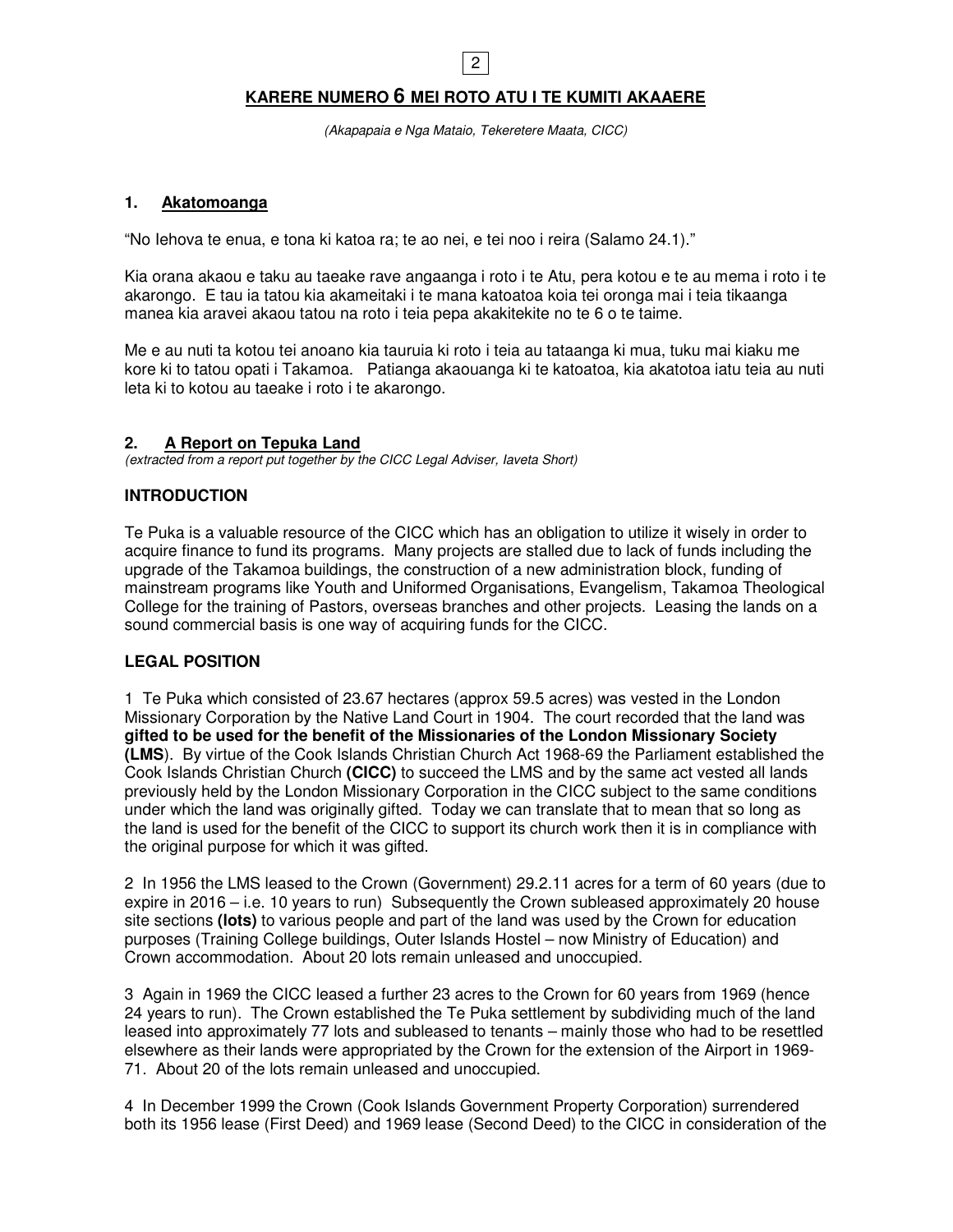CICC forgiving all outstanding rental payments due to the CICC. However despite the surrender the Church is still obligated to respect the subleases which has been granted to many tenants and which have 10 or 24 years to run.

5 Ten sections on this land with substantial buildings thereon have also been returned to the CICC by the Crown. The buildings are dwelling houses occupied by tenants paying low house rentals. The Committee feels that it is better that these properties be leased for 60 years and that the goodwill to include the value of the houses. Valuations by an independent professional valuer has been done for each of the houses. All the present tenants of these houses have agreed to buy the houses under a new sublease on a fair valuation.

# **LAND INSPECTION**

6 The Tepuka Lands Committee has inspected the lands and noted the following:

- That approximately 40 lots has not been leased or occupied.
- That some of the lots require new roads for access.
- Other infrastructures such as water, electricity, drainage are also needed. It is recommended that the CICC must work cooperatively with the Ministry of Works in planning and implementing the work required to provide appropriate infrastructure for Te Puka.
- The Committee has established a valuation for the rent and goodwill for each lot.
- That many of the properties at the Te Puka settlement are ill-maintained, in need of repainting and constant care. The unmaintained properties had the effect of reducing the values and the desirability of the properties in the close vicinity and could easily become a slum area. The CICC must ensure that it does not become the landlord of slums on Rarotonga. There is a need to impose quality and maintenance controls and standards in all future leases granted by the CICC and to also find ways of generating community spirit amongst the tenants in order to generate a sense of pride and community spirit. It appears that much of the cause of the problems are the absentee sublessees hence the present occupants have no desire to maintain or spend any money upgrading the properties as it did not belong to them long-term.

# **CROWN LEASES**

There are two blocks or land divided according to the two leases to the Crown – 1956 lease (Taunga o te Tini Block) and 1969 lease (Ruatoka Block). We gave it names after two famous native Cook Islands missionaries sent overseas about 150 years ago. Note that these two leases has been surrendered but there remains an obligation on the part of the CICC to existing subtenants.

#### **Taunga-o-te-Tini Block**

Of this block there are 39 lots and approximately half of it are occupied. All 39 lots were recommended to be put on the market to be leased. The CICC has an obligation under the Deeds of Surrender to grant half of the lots a ten year lease but that should be overtaken by the proposal to grant new lease for every lot. Certain issues were necessary to be considered in working out a fair goodwill and annual rental.

#### **Ruatoka Block**

This is the settlement behind the Nikao CICC Church. There are 77 lots on this block and approximately 22 have never been leased. The Crown subleased the remaining 55 lots and under the Deed of Surrender the CICC is obligated to grant to the Sublessees the remainder of the 24 years to run.

3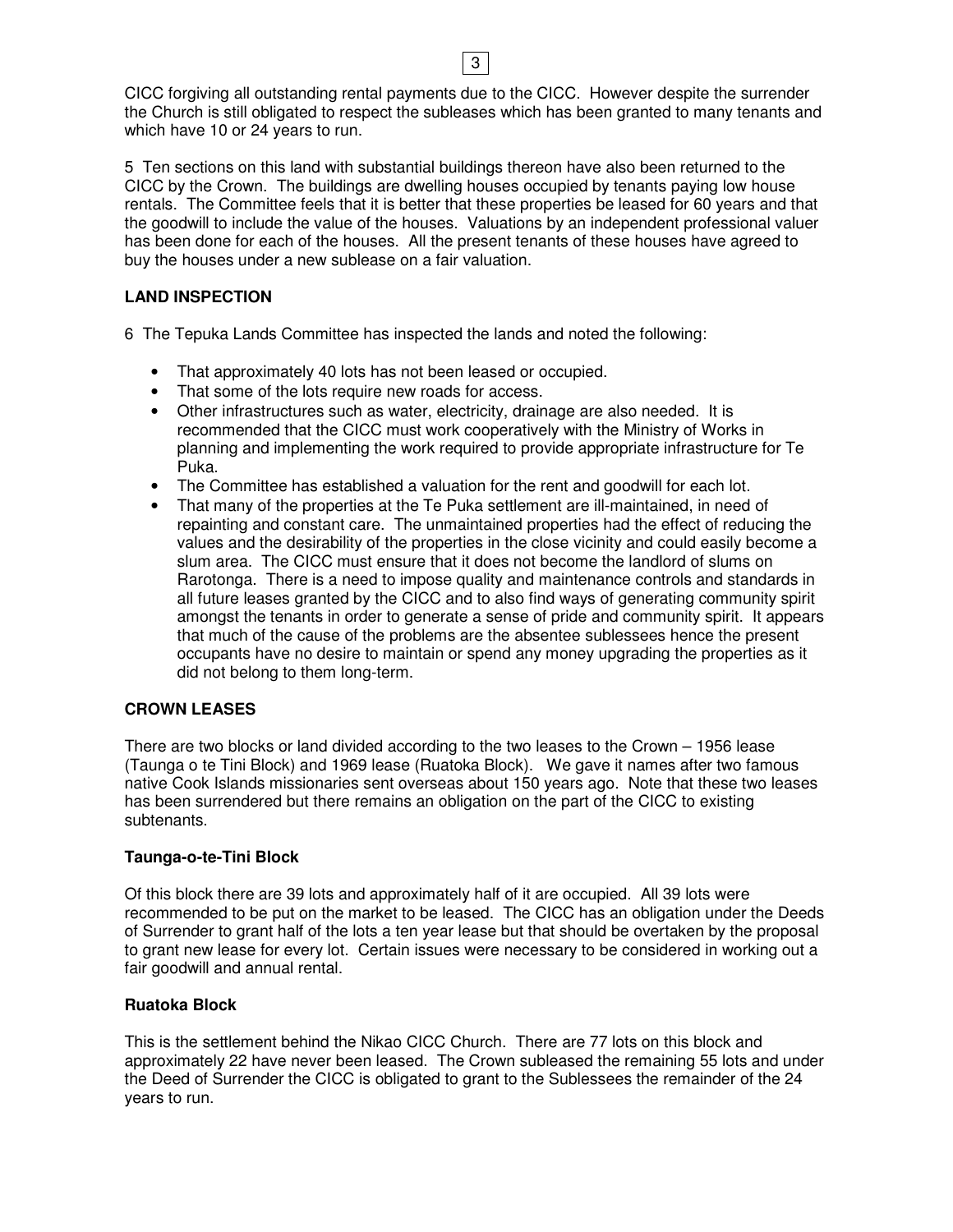#### 4

# **VALUATION**

The Tepuka Land Committee undertook general valuation of the two blocks of land for the purpose of assessing appropriate goodwill and annual rental for the new subleases. After several reviews it was decided to set the **goodwill** at about **60% of the normal goodwill which would have been charged if we were a purely business enterprise**. As a Church organization we had to bear in mind the needs of the people most of whom are from the outer islands. At the same time we must not forget that the lands were given to the Church to assist it in its work of serving God. Indeed the Church is in great need of finance for many of its projects.

Some adjustments in goodwill and annual rental were made to recognize some large differences in the size of the lots. The goodwill for those with much smaller lots shall be reduced and on the contrary those with much larger lots could be adjusted upwards.

#### **NEW COMPANY NEW LEASE**

9.1 On the advise of the Committee and the legal adviser the Church formed a new company called the The Cook Islands Christian Church Corporation Ltd and the whole of the Te Puka land was leased to it for 60 years from 1 January 2006. The purpose of the corporation is to manage all land transactions in Te Puka. As a limited liability company it will insulate the CICC from any damage claims or problems relating to any land deal or transaction. All the shares of the company is held by the Church.

9.2 The Corporation is now in the process of granting new subleases to all those wanting new subleases. Already 16 lots have been approved and another 28 is awaiting the approval of the Executive Council. Applications close at the end of June 2006. There is already a growing waiting list for those wanting to take whatever lots are available. However the Executive Council is careful to ensure that those who have an old sublease for either 10 or 24 years be given the option whether to take on a new sublease or remain on the old term and take the risk that when their sublease expires the Corporation will indeed renew their lease. The committee has met with the people of Nikao on a few occasions to explain its plans. Many are still considering whether to accept the new sublease and pay the goodwill set for it or wait.

9.3 All the subleases will have the same terms and conditions as follows: Term – based on the Corporations head lease of 60 years from 1 January 2006:

- Goodwill and annual rental as per valuation (between \$12,000 to \$25,000)
- Rent of \$300 per annum to be reviewed every five years
- Land for dwelling house and associated building (garage, etc.)
- Power to use lease as security for loan
- Corporation to have the first right of refusal to buy the sublease in the event of sale
- Other special clauses include:
	- $\checkmark$  Obligation to keep the property in good order
	- $\checkmark$  To ensure that no pigs and other similar animals are kept on the land
	- $\checkmark$  To comply and observe all laws regulations or directions by authorized bodies or governmental authorities such as Public Health, Environment Service and Ministry of Works
	- $\checkmark$  To contribute to community efforts to beautify the Te Puka Settlement
	- $\checkmark$  Freedom to sell the sublease subject to the Church having the first right to buy back the sublease and receiving 2.5% of the sale price.

9.5 The Executive Council has adopted a selection process giving priority to those from the outer islands and living in Nikao and with limitation to one lot per person. Persons with Rarotonga connections and have lands in Rarotonga will not be eligible to a sublease. The goodwill and the annual rental are fixed and based on valuation and the only adjustments are to allow for the size of the lots. Tina Browne of Browne Gibson and Harvey has been appointed as the solicitor to handle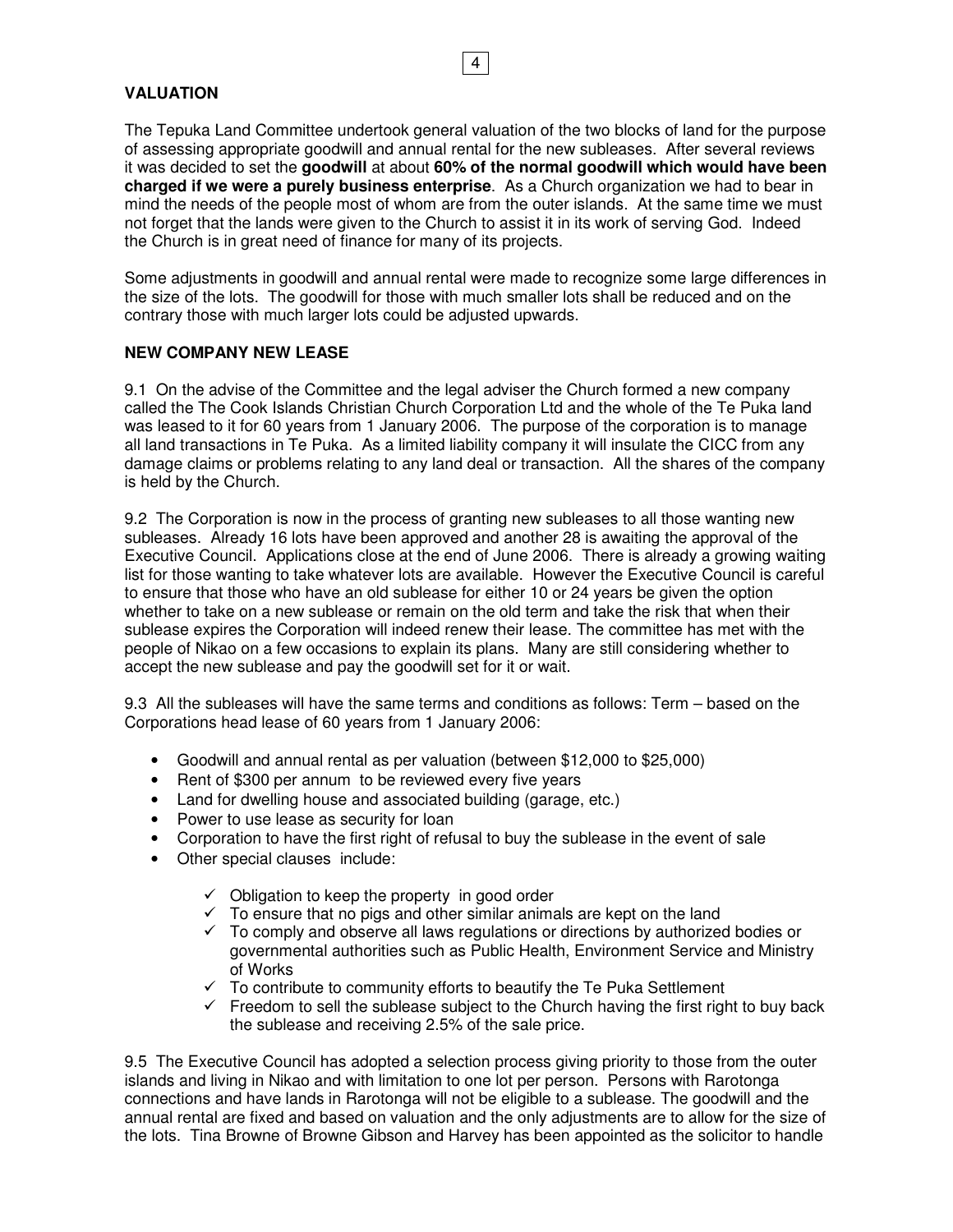|               | the subleases for the Corporation. The banks (ANZ, Westpac and BCI) have all indicated that       |  |
|---------------|---------------------------------------------------------------------------------------------------|--|
|               | they are willing to grant loans to prospective sublessees if required to complete the purchase of |  |
| the sublease. |                                                                                                   |  |

5

9.6 New lease plans would be required for each lot and Ken Tiro of Landmark is engaged to do many of the plans on an agreed fee per section. Because of the volume, both BGH and Tiro have agreed to a discounted fee per section.

9.7 All legal and survey fees shall be at the cost of the new Sub lessee. The CICC shall charge no fees for its service in arranging the lease but it will receive the goodwill and annual rental for all leases.

#### **RENT REVIEWS**

Under the old leases the annual rental were supposed to be reviewed every ten or 20 years and unfortunately no review was ever carried out. As a result the church is still getting about \$14 to \$27 per year for most lots – not a very satisfactory situation for the Church. Despite this low rental many of the subleases have rents in arrears.

From January 1 2007 all rental for all subleases (both new and old) will be set at \$300 per lot and all subleases will be reviewed every five years on a set fomula which is set out in the new subleases.

#### **RENT COLLECTION**

12 About four years ago BGH agreed to collect the rent for the CICC on the basis that the CICC will eventually take over this task. BGH saw its role as temporary only in order to allow CICC time to organize someone to take the task over. BGH now wants to relinquish this task to CICC so we have no alternative but to organize someone to undertake this work for the CICC. Initially there will be a lot of work to do but when all the new leases are done and the rent reviews done, the workload will decrease. The Executive Council will soon be appointing someone to do this work.

#### **CICC CHURCH – NIKAO COMMUNITY**

The lands given for the Nikao CICC and for the Nikao Community for sportsfield will be protected and negotiations will soon be carried out with the Government for the renewal of sublease of that part of the land used by the Ministry of Education for the Teachers Training College, Administration Office and other education purposes. A part of the land will be set aside for a cemetery for Tepuka.

# **RECOGNITION OF MAKEA FAMILY**

The Executive Council believes that there is merit in setting up a charitable trust in honour of the Makea family who gave the land to the LMS in the first place. Part of the funds from the Te Puka project could be set aside and managed by the trust for some suitable charitable purpose. Further work is needed to put this in place.

# **3. Popani**

Tena ireira e te au taeake ma te au tuaine te au mea tei anoano ta kotou kumiti akaaere kia oronga akakite atu ei kiteanga no kotou i te au akanoonooanga no runga ia Tepuka. Irinaki matou i runga i te kumiti akaaere e ka riro teia au akakitekiteanga ei pumaana ki roto i to kotou au ngakau tatakitai.

A teia nuti leta ki mua tei anoano au kia tuku atu i mua ake i te openga o Tiurai e tu mai nei, ka oki akaou te akaraanga ki tei matauia e kotou i te kite mei te au tataanga i topa. No reira ka taoki akaou au i te patianga, me e au nuti ta kotou, e au angaanga te rave iara i roto i ta kotou au